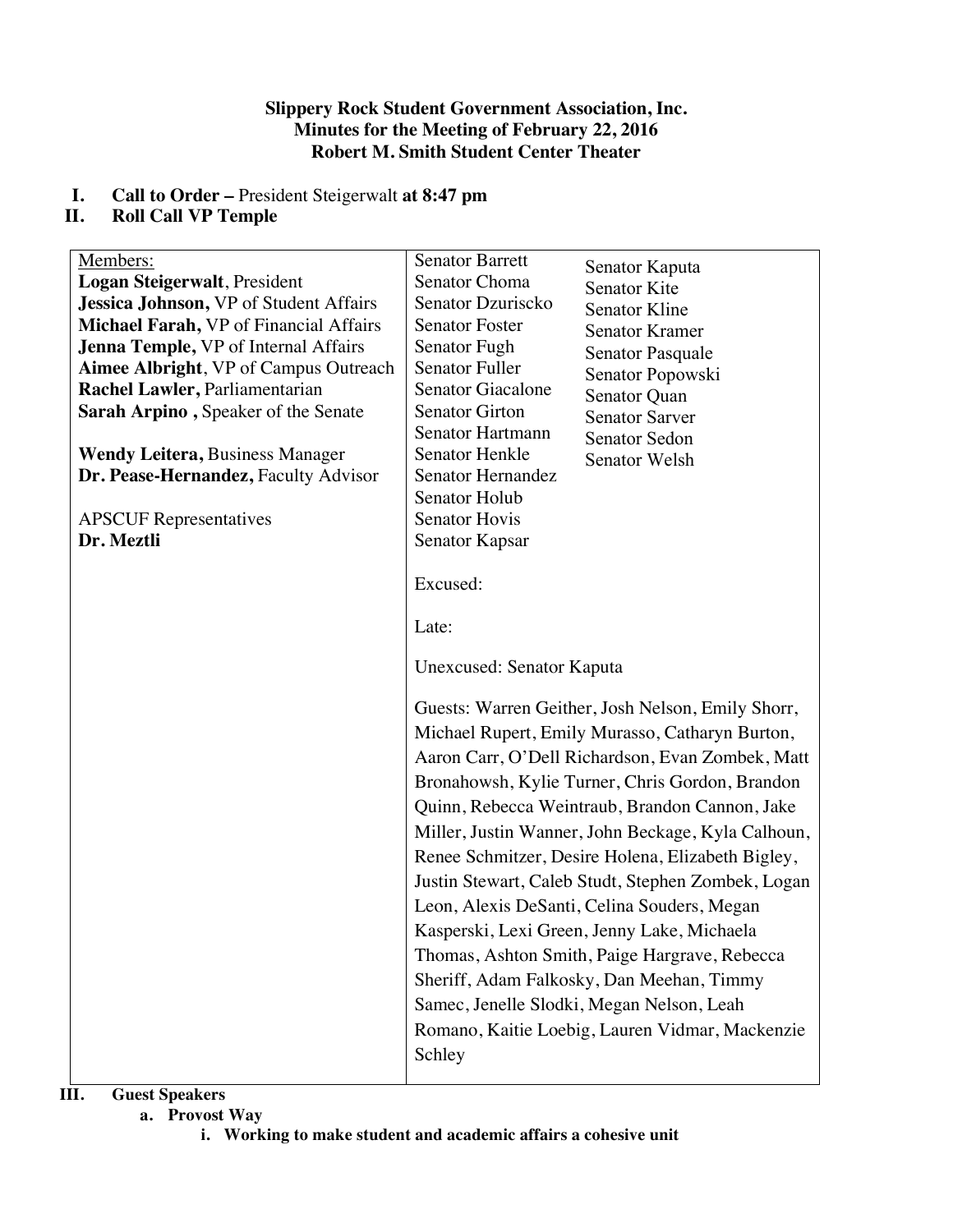- **ii. New degree programs in Petroleum Engineering and Homeland Security as well as some other programs at the bachelor's and master's level**
- **iii. There is a financial plan to go along with the new academic programs**
- **iv. Looking for a Director of Service Learning and a Director of Student Leadership**
- **v. Will incorporate student input into these decisions and interview process**
- **vi. Facility in Harrisville to house the new Physician's Assistant Program**
- **vii. Currently 14 employees in the police force; one vacancy and one out on sick leave**
- **viii. Hiring a third individual for the Suite development center**
- **ix. Miller Auditorium and West Gym will be renovated in 2018 potentially**
- **x. VP of Student Success search committee has been chosen and should be starting within the next week**
- **xi. Old Union being converted into the Center for Student Success in Fall of 2018**
- **xii. Bigger area for OMD, RockOut, Woman's Center, and the Veteran's Center**
- **b. Dr. Mohammadi**
	- **i. Administration is engaged with the University**
	- **ii. Working hard to maintain sustainability**
	- **iii. Sustainability Project awarded to Honeywell - \$3 million savings**
- **c. Deb Pincek**
	- **i. Dining/Food Services is an auxiliary and receives no financial support from the University**
	- **ii. Last year, 5 fee increase requests were presented to SGA and then to Council of Trustees, and this year there will only be one free increase (Dining/AVI-contract)**
	- **iii. Fee has been increased based on CPI Index (2.56% increase)**
	- **iv. Most meal plans are being increased approximately \$40 per plan**
- **d. Colleges against Cancer**
	- **i. April 9th from 10 am – 10 pm in Morrow Field House**
	- **ii. Register at relayforlife.org/pasru**
	- **iii. \$10 per person to register**
	- **iv. Contact add1005@sru.edu or jxl1038@sru.edu**

#### **IV. Officer Reports**

- **a. President Steigerwalt**
	- **i. #InvestInMe campaign to be launched to call attention to the lack of funding state funding to support the state system universities**
	- **ii. Courageous Conversation February 25th in the Ballroom from 11-3 pm**
	- **iii. Liter of the Week: Dallas Kline**
- **b. VP Temple**
	- **i. RUN SRU shirts are sold out**
	- **ii. Rising Star – individual nominations are due Friday, March 5th at noon and group nominations are due Friday, March 25th at noon to the SGA Office**
	- **iii. Applications found online at srsga.org**
	- **iv. Suite calendar is in the works by Jaclynn Choma**
- **c. VP Farah**
	- **i. Budgeting One on Ones are happening now**
	- **ii. First Time Funded organizations receive up to \$500**
	- **iii. Budgets due March 4th at 4:30 pm**
- **d. VP Johnson**
	- **i. Looking into convenience items in bookstore**
	- **ii. Student Safety Week March 21st – 25th**
- **e. VP Albright**
	- **i. UPB, ARHS, and Hope Peer Educators are teaming up for Springfest**
- **f. Parliamentarian Lawler**
	- **i. Theme for elections is RUN SRU**
	- **ii. Election packets are available on March 14th**
- **g. Speaker Arpino**
	- **i. Planning end of year Senate Banquet: Gatsby theme**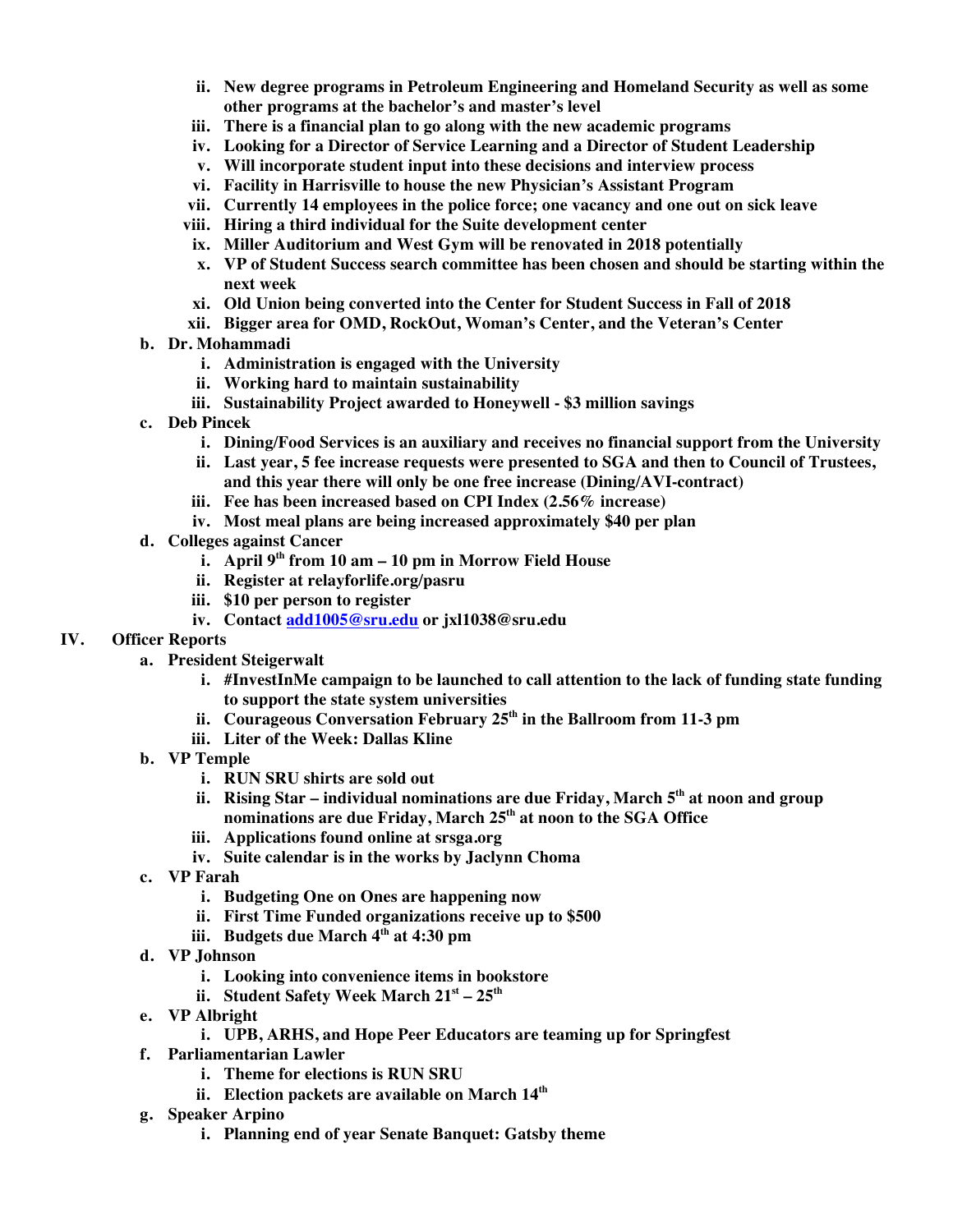- **V. Old Business** none
- **VI. New Business**
	- **a. Motion #1 That SRSGA approve the minutes from the February 8th Formal Senate Meeting Kite/Sedon Motion Passes**
	- **b. Motion #2 That SRSGA affirms the proclamation acknowledging the achievement of the blood drive hosted by the National Residence Hall Honorary. Welsh/Choma Motion Passes**
	- **c. Motion # 3 Vice President Farah motions that the SRSGA commission President Logan Steigerwalt to write a letter of support to the trustees in regard to the AVI Meal Plan increases for 2016-2017. Farah/Sarver Motion Passes**
	- **d. Motion #4 Senator Giacalone motions that the SRSGA approve the New Initiative Request of \$5,000 for Flute Choir for equipment purchase. Giacalone/Barrett Senator Kapsar opposes Senator Hovis and Senator Foster abstain Motion Passes**
	- **e. Motion #5 Senator Choma motions that the SRSGA approve the New Initiative Request of \$7,331.04 for Swim Club for entrance fees, transportation, airfare, and lodging. Choma/Holub Motion Passes**
	- **f. Motion #6 Senator Welsh motions that the SRSGA approve the New Initiative Request of \$1,486 for Students Engaged in Living Fashion for equipment, DJ fees, and additional supplies. Welsh/Giacalone Senator Choma abstains Motion Passes**
	- **g. Motion #7 Senator Sarver motions that the SRSGA approve the New Initiative Request of \$875 for Triathlon Club for entrance fees, airfare, and lodging. Sarver/Choma**

**Vice Farah friendly amends the motion to read "travel reimbursement" in place of "airfare" Sarver and Choma approve friendly amendment Motion Passes**

**h. Motion #8 Vice President Farah motions that the SRSGA approve the 2016 Spring Conference Grant winners with the following funds: Paranormal Rock \$300 Music Therapy Club \$500 American Marketing Association \$500 Psi Chi \$500 Model NATO \$400 WSRU-TV \$300 WSRU-TV \$200 Farah/Johnson**